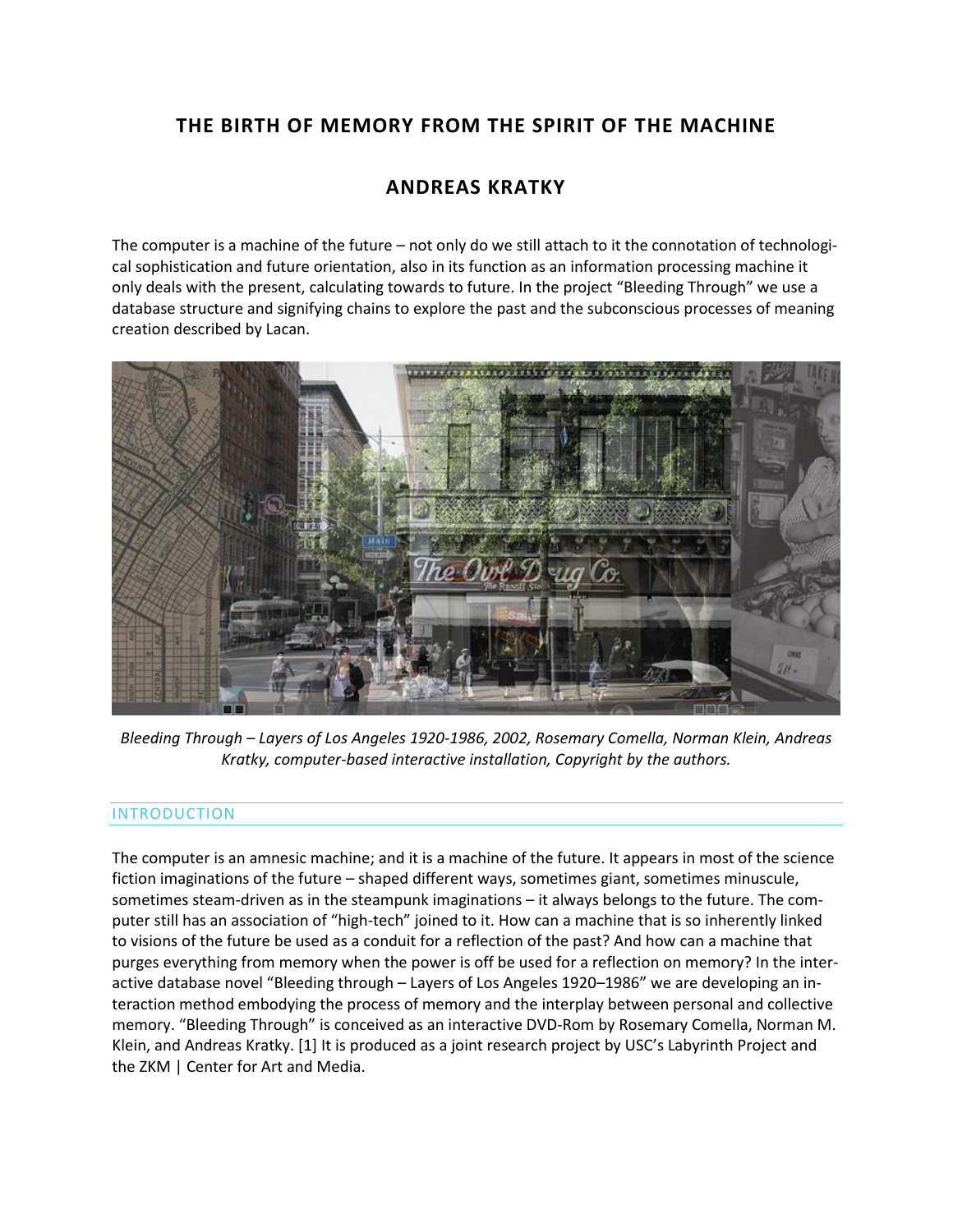The inspiration for the piece came from Norman M. Klein's book "The History of Forgetting", where he digs into the urban restructuring of Los Angeles and how traces of the old are remembered and forgotten. Klein uses the notion of 'simultaneous distraction' as a concept to describe how memory is constituted by a continuous and self-corrupting process of inscription and re-inscription – a "distracted imaginary, essentially a filing system where information disappears or reforms itself whenever you touch it." [2] This notion of a 'distracted' filing system is somewhat close to one of the central metaphors of the computer, which, besides its capacity to compute numbers, is in many applications a large storage unit or filing system. But what actually is the relationship of the computer and memory? This is one of the central questions motivating our research into how to represent the process of remembering and misremembering algorithmically. We explored this question with an excavation of the complex layering of past and present in one central area in Downtown Los Angeles. Guided by the story of Klein's fictitious character Molly, we built a comprehensive archive of photos from different time periods, re-photography, film, newspaper clippings, maps, interviews etc. that is assembled in a digital database, which can be explored by the viewer through a narrative interface. This paper discusses the process of conceiving the interface and traces the conceptual decisions behind its design.

## COMPUTERS AND MEMORY

The person who coined the term "cyber", which has become the prefix to many of the computer-related concepts and contraptions, Norbert Wiener, describes the relationship of the computer to the past and memory as a function of two extremes: First, a very fast short term memory that is necessary in order to keep the values that are necessary for the ongoing calculation at hand. These intermediate results are of no use anymore once the process is completed and at this moment the memory used to store these values should immediately be emptied and made available for new calculations. And second, the opposite of this fast memory is the long term storage, the "memory which is intended to be part of the files, the permanent record." [3] Disregarding the long term storage, Wiener's view is focused solely on the processing unit that gets entirely emptied after a completed run of its process to make room for the next process to run on the machine uninhibited by previous results. The human, in contrast, never completely clears what is stored in memory and thus should be situated somewhere between the two extremes that Wiener describes, as "the analogue of a single run of such a machine." [4]

The engineering effort of Wiener concentrates on making the machine memory as precise as possible and keeping the information, once stored, intact and repeatable until it is intentionally erased. In this sense one of the predominant concerns of the cybernetics researchers was to identify a method of distinguishing discernible information from distorted information that disappears in noise and becomes unreadable. Noise in these information transmission systems is the influence of the environment: "It is unfortunate that certain things are added to the signal which were not intended by the information source. These unwanted additions may be distortions of sound or static, or distortions in shape or shading of picture, or errors in transmission." [5] The technological aspect of layering uncontrolled signals from the environment with the intended information can be seen as a parallel to the notion of memory "distraction" that Klein alludes to. Since the days of Wiener and Shannon the information processing machines have made great progress, the computer is a perfect amnesic machine that can forget everything on command and that got rather good at isolating the wanted bits of information from the unwanted. The machine has only two states: Either full recall or complete forgetting. For the human being it is not possible to simply forget everything. Most human beings are indeed somewhere between the two extremes: unable to recall everything and equally unable to forget everything. Klein also alludes to Borges' story of "Funes, His Memory", a man who has perfect recall. After an accident Funes has the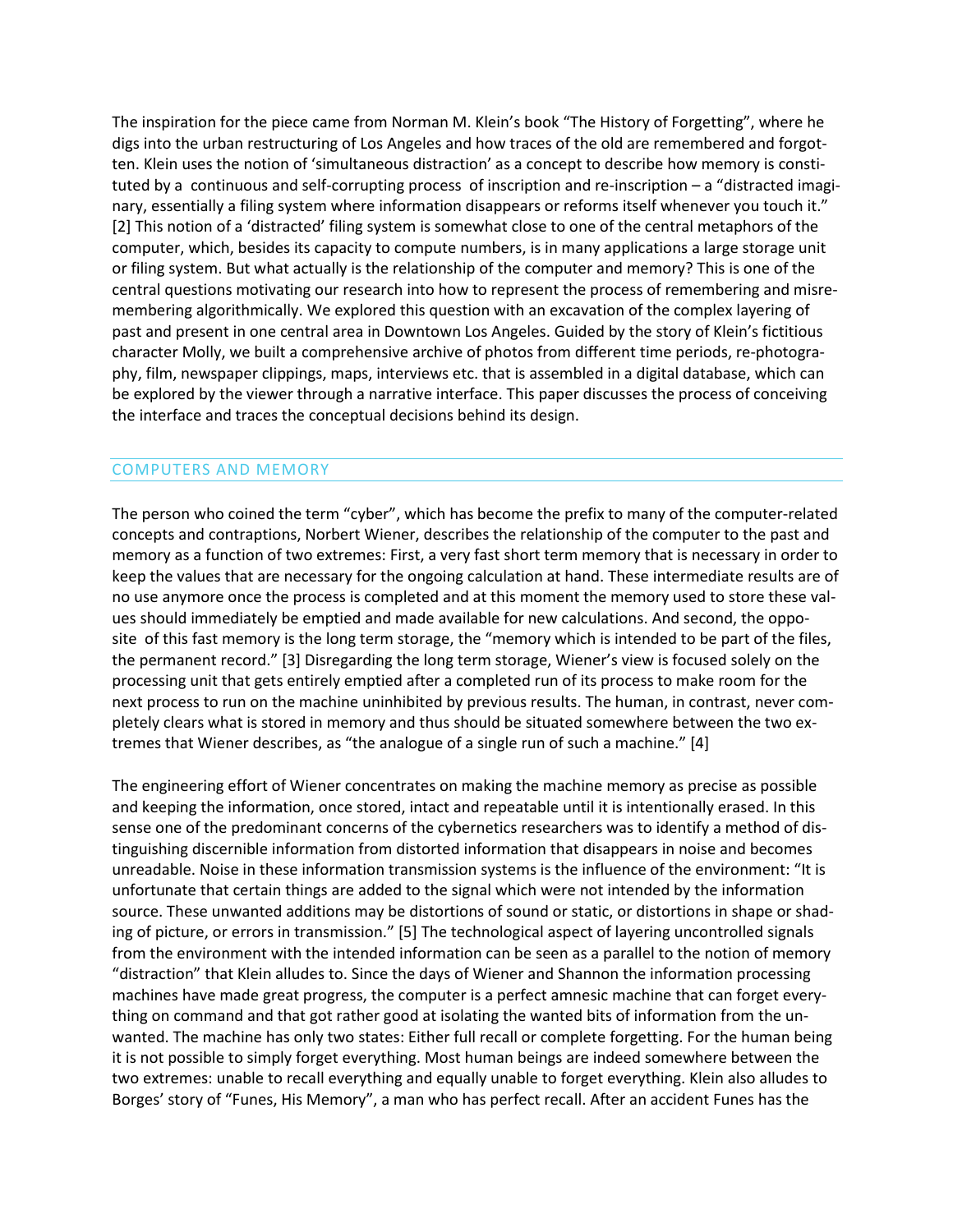ability to remember everything, even the slightest detail, and in view of this immense amount of data he became unable to go through his recollection again, as it takes more time to go through everything that is remembered than it takes to live the event. Thus he only two or three times reconstructed an entire day. Funes came to the resolution that he should restrict his past days to a recollection of some seventy thousand moments ordered by numbers – but he realized that he would probably by his death be done with classifying his childhood memories and dropped this endeavor. [6] Voluntary forgetting and selective memory are hard to achieve. The human brain seems to be constructed to fulfill this filtering function completely by itself, without conscious intervention. This is a characteristic that would call for an 'imperfect machine' in the sense of Wiener and Shannon and the opposite of the 'pure machine' that Edgar Allan Poe develops in his analysis of the "Turk", a chess playing automaton made by the inventor von Kempelen. The chess automaton was a supposed mechanical machine that was able to play chess and that won most of the games it played, in very few occasions it lost. Poe states that a 'pure machine', would show no irregularities, and it would always win – therefore the chess automaton could not be a 'pure machine.' [7] As we know it was not a mechanism, but a human operating the "Turk" in reality, and it was the human brain that was able to establish this middle ground between absolute perfection and imperfection.

In his essay "A Note on the Mystic Writing Pad" Sigmund Freud describes a mechanical device that embodies the characteristic of this middle ground, a memory support that is able to harmonize the opposition between a lasting storage of information and the erasure in order to make room for new inscriptions. What he describes is a children's toy, a writing pad with a wax layer onto which a sheet of paper can be pressed by writing on it. The areas where the paper sticks to the wax will show the trace of writing, while the others wont. By lifting off the paper from the underlying layer of wax the writing becomes invisible on the surface, but it stays as an engraving in the wax underneath the paper. This combination of an always fresh writing surface, ready to take new inscriptions and a remaining trace, that gets altered each time new inscriptions are made but still preserves traces of the prior impressions is for Freud an allegory for the human capacity of memory. [8] What seems to be possible with the mechanical device is a serious challenge for the digital machine. As the computer is made to be precise and all its elements are designed with the goal of the 'perfect machine' in mind, this kind of unreliable inscription is hard to achieve – what would be an algorithm for selective forgetting, or what should be the heuristic to select what should be forgotten versus what should remain? What are the alterations that are produced through new inscriptions? Not only it seems that it is hard to design algorithms that are made to produce irregularities – as we know, even real randomness is almost impossible to achieve with the computer [9] – it also seems to be in the human psyche to not want to intentionally loose anything. All our tools are made to preserve and keep, from the stone inscription and the note pad, to the museum and the database.

### CALCULATING THE UNCONSCIOUS

There is a different way of conceptualizing the relationship of the computer to the past: Another story of Borges, the "The Library of Babel" describes the idea of a complete library, a library that contains all books, all that have ever been written and those that will ever be written. In this library it is sufficient for a book to exist that it be possible [10] – the library is the hypothetical construction of the space of all possible recombinations of the set of the alphabet. The books are thus not seen as meaningful entities but as instances of a possibility space – where meaningful combinations might be the exceptions. This perspective of a library is without any past, as "it has existed ab aeternitate" [11] and will exist eternally – it is the tireless activity of a probably very simple recombinatory algorithm, which does not need to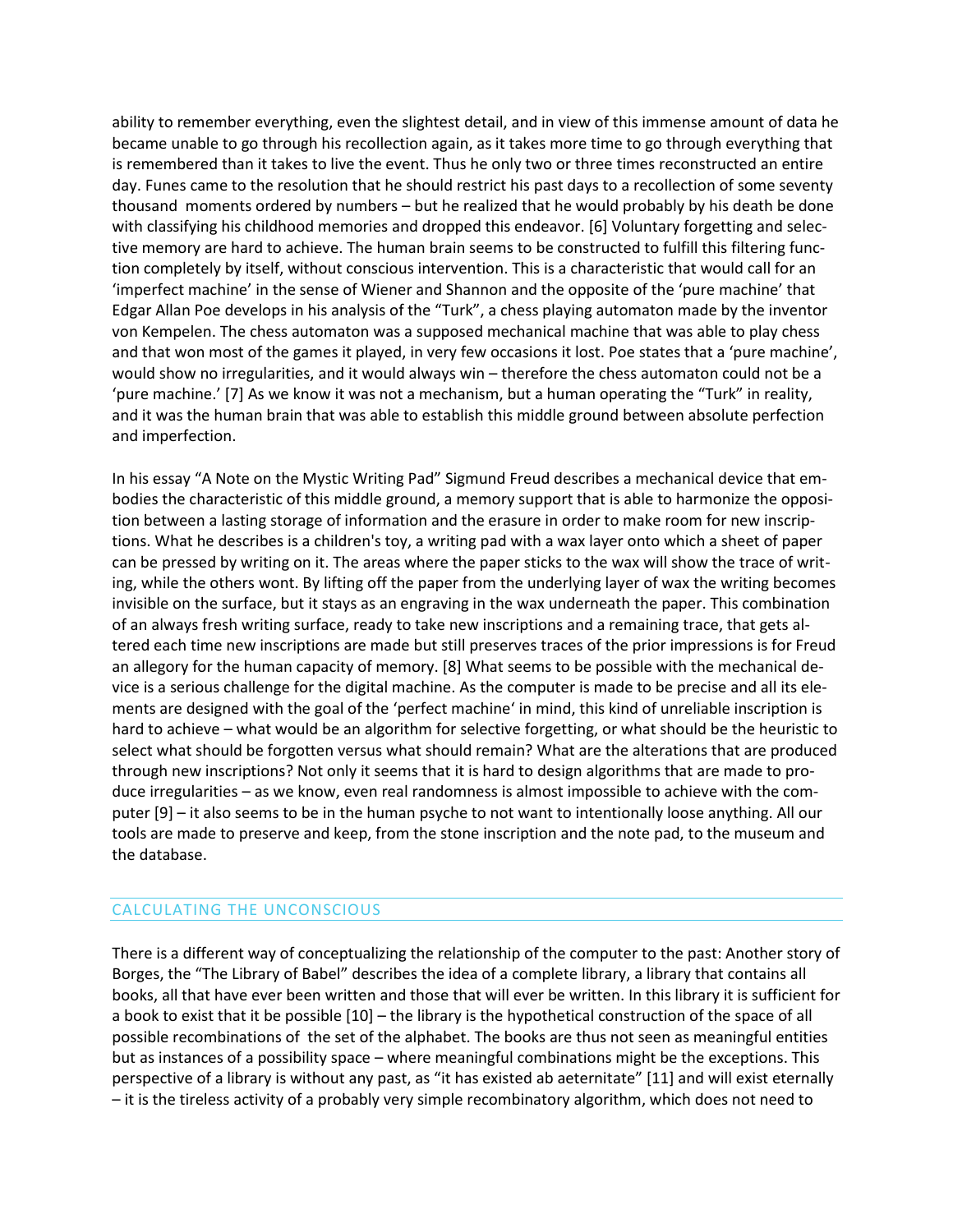keep any information about the past. Based on the transformation rules of the algorithm it is possible for every possible state to calculate the next state. The implication here is that every seemingly meaningful experience can be seen as a simple combinatory instance of such an algorithm.

The Russian mathematician Andrej A. Markov has investigated this idea and in a parallel to Borges' later story he used a book for his experiment. The inventor of the Markov chain, which, named after its inventor, later became an important mathematical device, determined in a detailed analysis of the pages of a book in long matrix calculations the probability for character sequences to follow each other. As his study object he used Alexander Pushkin's novel Eugene Onjegin, which for him became the abundant source of combinatory instances of character sequences. The probability chain that he identified represented a pattern that is sufficient to predict the continuation of the sequence without regard to the content of the surrounding text.

Markov's theory of signifying chains inspired later Jacques Lacan to formulate his theory of the unconscious as a chain of signifiers that determine the subject. A specific symbolic sequence akin to the Markov chain governs like a formal language such psychological effects as remembering and repression. [12] Lacan saw this chain also as the explaining principle for what Freud called the "Wiederholungszwang", the compulsion to repeat. He writes "we can find in the ordered chains of a formal language the entire appearance of remembering, and quite especially of the kind required by Freud's discovery." [13] Lacan sees the ordering principles inherent to this kind of formal language, expressed as a chain of probabilities for a specific sequence, as determinant for the acts and subconscious affinities. Rather than explaining these acts and associations as stemming from past experience, they are the results of a probability structure that is almost like a 'personal formula': "This could illustrate a rudimentary subjective trajectory, by showing that it is grounded in the actuality which had the future anterior in its present." [14] The intuition behind this formula relates directly to a computational approach and Lacan suggests that it would be possible to conceive of a modern calculating machine, a "thinking machine", to operate according to the specific formula that modulates a subject's choices. [15]

## INTERFACE ALLEGORIES

For our design of the interface for the piece "Bleeding Through – Layers of Los Angeles 1920–1986" we were looking for an approach that could on both the functional level as well as the aesthetic level embody aspects of the "distracted imaginary" process of remembering between personal and collective memory, and fiction. Our goal was to conceive what I called an "allegorical interface," [16] an interface that constitutes a figurative or symbolic representation of the core aspects of the media text that is experienced through this interface. As in an interactive medium the functional dynamic aspects are an integral part of the experience, they are in extension of the visual, textual, and auditive elements conceived of as a procedural allegory that embodies aspects of the processes described in the media text.

The idea of a signifying chain formulated like an unfolding syntactic structure that develops based on an interplay between transition probabilities from one state to the next and the subjective acts of choice of the viewer is the central idea for the functioning principle of our interface. We conceived of this chain as a sequence of presences and absences that formulates a "scansion," [17] as Lacan calls it, a rhythm of 'slots' that are filled as the viewer navigates through the piece with elements from the database. The elements from the database take the role of associative presences that enable the viewer to fill in the absences, the gaps between the loosely composed elements, with his imagination. The act of imagining is thus initiated and guided by the succession of database elements and, framed by the story that Klein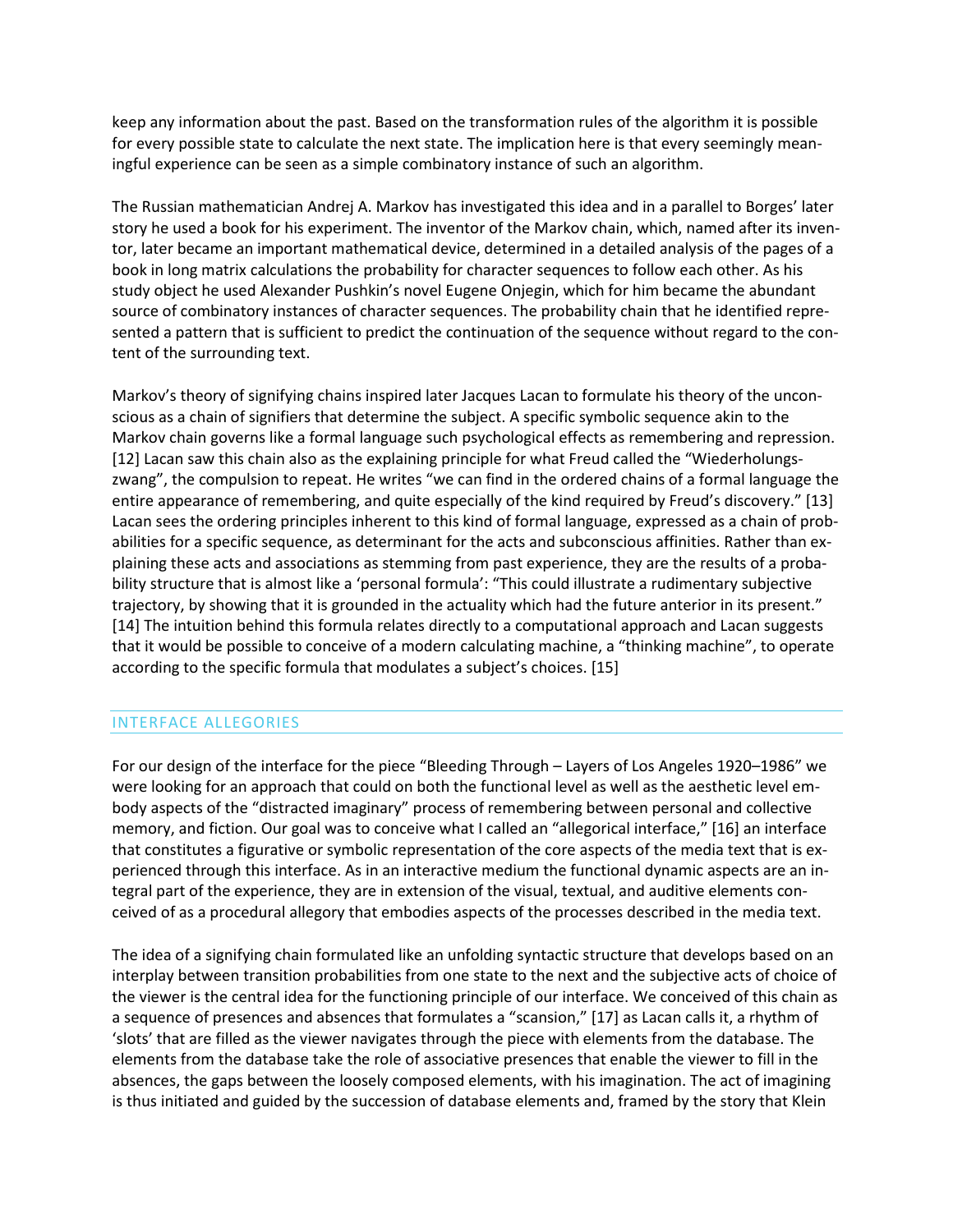invented, the imaginative activity of the viewer fills in the reading of these elements as possible characters of the story, possible places where the story may have taken place, or possible events that could have influenced the story. All the elements oscillate between their role as a document that shows places, people, and events in the real history of the city of Los Angeles, and the role they assume in the progression of the fictional story. In this way the imagination of the viewer is invited to interpret them in both ways, as historic traces as well as fictional elements, and contribute their background and experience to the multi-layered experience. As the viewer navigates through the materials, they line up in an endlessly cycling chain in which the succession of elements is determined by the choices of the viewer and a probability ranking based on a keyword system that we extracted from the story.

Visually this chain is implemented as an allegory for the act of strolling through a city where the viewer is exposed to a continuous succession of impressions that unfolds as he goes forward. A central panel shows one element from our database that can be explored in depth to reveal its historic context, such as a cross fade of historic images with their contemporary rephotographed view, further explorations of a specific location etc. Left and right from this central panel are images that are only partially visible, cut off by the borders of the screen, which stand for the elements in the peripheral field of view attracting the viewer to divert left or right. As he chooses one of them, this element swings into the middle position revealing another element on its side. In this way the elements succeed each other in an endless chain, which may show repetitions but repeated elements always appear in a different context so that the recombinant principle incites new readings and contextualizations even though elements appear familiar. We see this process as a re-encounter of a familiar object or image, which is always altered by the past experience and thus never the same as it was when it was first encountered, thus implementing an allegory for the simultaneous distraction of memory through the ongoing process of inscription and re-inscription.

The visual form of this interface is a long panoramic strip akin to the perspective of going through the city. On the other hand it evokes associations of a film strip or an editing machine underscoring the role of media and their representations in our memory process. In particular in a city like Los Angeles this latter association underscores the influence that media representations have on collective memory and individual perception.

## **CONCLUSION**

The Markov chain implementation as the algorithmic principle behind the experience of "Bleeding Through" is compelling from a theoretical point of view and in practice delivered the anticipated results. We realized, though, during our production that a careful fine-tuning of the process was necessary to achieve the "middle ground" between mechanical perfection and 'subjective distraction'. Finding the right keywords, the right amount of keywords, and the correct probability weightings was a process of trial and error, which was not only restricted to the fine-tuning of the engine but also required us to make adjustments to the database. We also found that in order to make the process of memory inscription and erasure noticeable and develop the right narrative tension, we had to limit the amount of presented elements at a single viewing to a subset of the available database. Further it was necessary to implement several kinds of layering systems that introduce an additional superposition of images and meanings to add more depth to the recombination engine.

Through several user studies we found that the process of eliciting associations and stimulating the imaginative engagement of the viewer with the experience worked well. And even though the principles